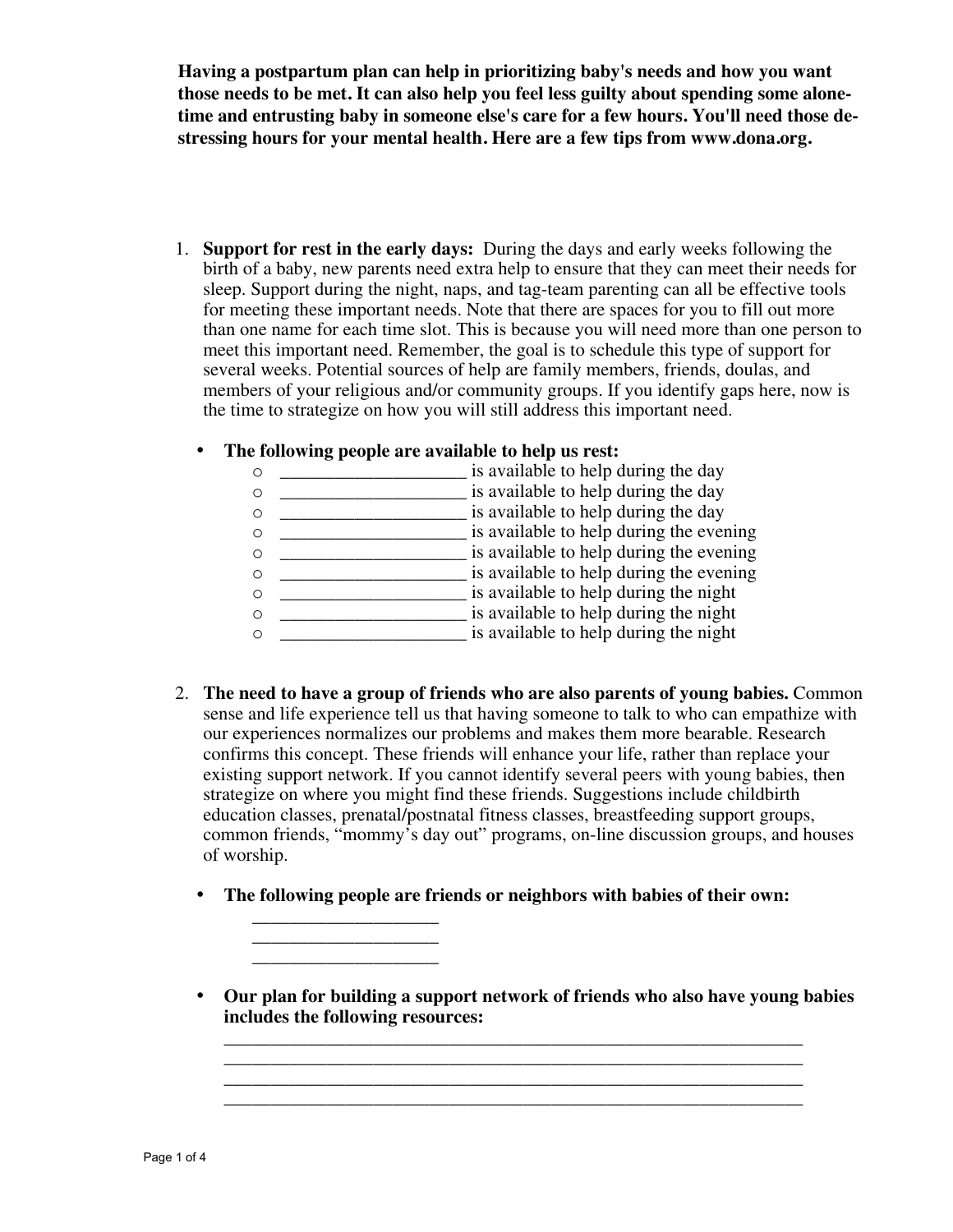- 3. **Nutritious meals and adequate hydration are very important,** and not all that difficult to plan. Friends, family members, neighbors, coworkers, and friends through religious affiliations are often great sources of food. It's ok and even advisable to let people know what kinds of meals you would like—it is even all right to ask for things like french toast or pancakes. This way you will be able to enjoy the food rather than having things you do not like or eating 15 lasagnas in 3 weeks. Parents can also plan ahead by "double batching" meals that they prepare in the weeks before the birth of the baby. Plan on it being as much as a couple months before you will really want to start buckling down and preparing meals on a daily basis.
	- **We would like to have food prepared and available for the first \_\_\_\_\_\_weeks after the birth of our baby.**
	- **The following are people who will be willing to bring us food if we ask, and we will set this up well-ahead of the baby's birth:**
		- o \_\_\_\_\_\_\_\_\_\_\_\_\_\_\_\_\_\_\_\_\_\_\_\_\_\_\_\_\_ o \_\_\_\_\_\_\_\_\_\_\_\_\_\_\_\_\_\_\_\_\_\_\_\_\_\_\_\_\_ o \_\_\_\_\_\_\_\_\_\_\_\_\_\_\_\_\_\_\_\_\_\_\_\_\_\_\_\_\_ o \_\_\_\_\_\_\_\_\_\_\_\_\_\_\_\_\_\_\_\_\_\_\_\_\_\_\_\_\_  $\circ$
	- **We will also prepare \_\_\_\_\_\_\_\_\_\_ frozen dishes before the birth.**
	- **Nutritious and affordable take-out or delivery options include:**
- 4. **The need for knowledgeable, empowering breastfeeding support:** Breastfeeding is a natural process, but it does not always come naturally. Few new or experienced mothers are blessed with a community of knowledgeable women around them to provide education, screening, support and guidance on breastfeeding during the several weeks that it takes to have breastfeeding well established. However, we know that the absence of these important people may lead to breastfeeding difficulties: painful nipples, inadequate milk supply, slow weight gain, fussy babies, and a sense of isolation. Some women think that these problems are a normal part of early breastfeeding, but they are not. Women who have appropriate support are able to avoid most difficulties. If your goal is to breastfeed, take the steps that will ensure your success—line up your support!

**\_\_\_\_\_\_\_\_\_\_\_\_\_\_\_\_\_\_\_\_\_\_\_\_\_\_\_\_\_\_\_\_\_\_\_\_\_\_\_\_\_\_\_\_\_\_\_\_\_\_\_\_\_\_\_\_\_\_\_\_\_\_ \_\_\_\_\_\_\_\_\_\_\_\_\_\_\_\_\_\_\_\_\_\_\_\_\_\_\_\_\_\_\_\_\_\_\_\_\_\_\_\_\_\_\_\_\_\_\_\_\_\_\_\_\_\_\_\_\_\_\_\_\_\_**

- **The following friends or relatives are supportive of my breastfeeding, and I can count on them to cheer me on:**
	- o \_\_\_\_\_\_\_\_\_\_\_\_\_\_\_\_\_\_\_\_\_\_\_\_  $\circ$
	- o <u>\_\_\_\_\_\_\_\_\_\_\_\_\_\_\_\_\_\_\_\_\_\_\_\_\_</u>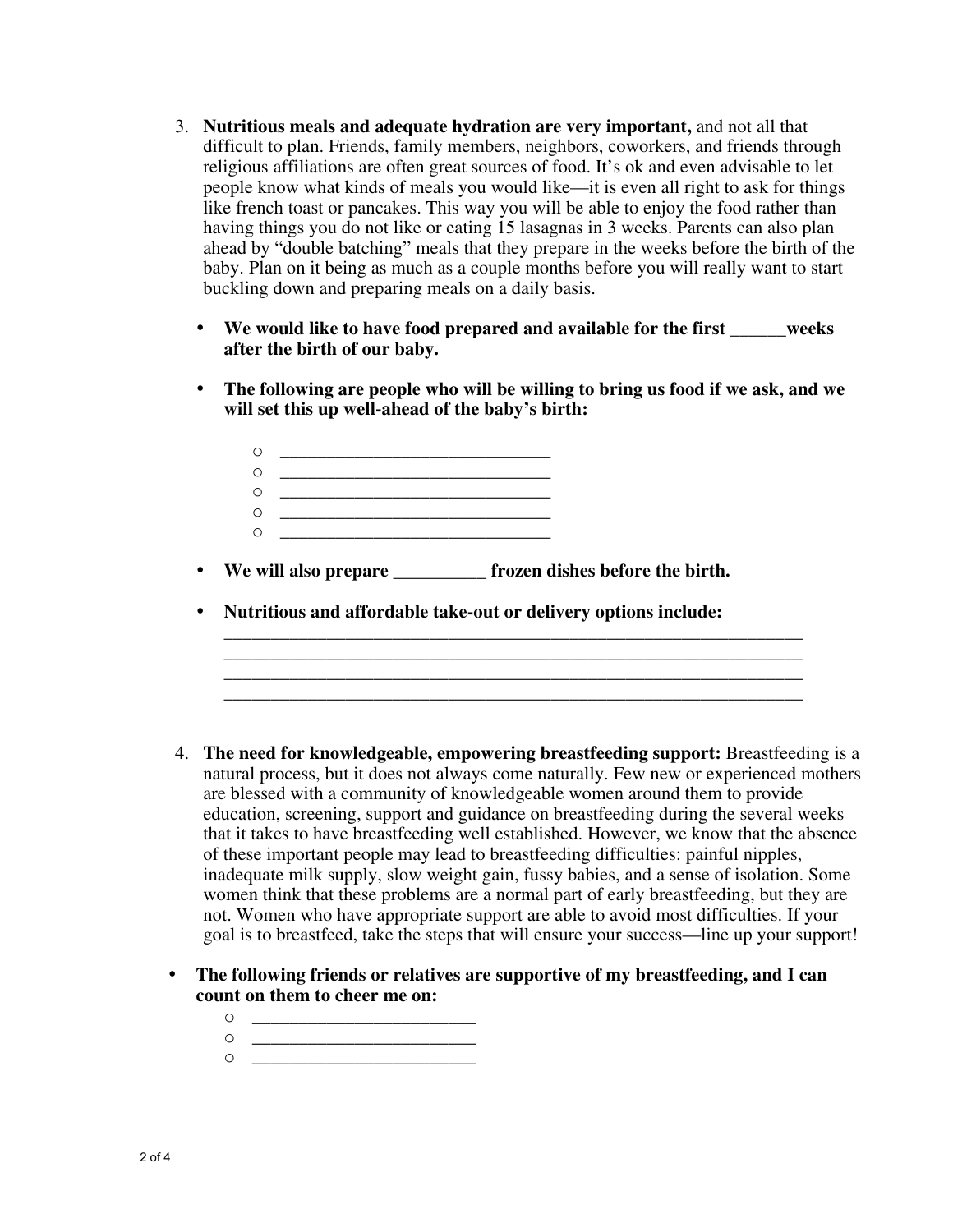- **The following people in my life are not only supportive, they have up-to-date information on breastfeeding and will be able to answer questions and make recommendations that will help me to breastfeed successfully:**
	- o \_\_\_\_\_\_\_\_\_\_\_\_\_\_\_\_\_\_\_\_\_\_\_\_\_ o \_\_\_\_\_\_\_\_\_\_\_\_\_\_\_\_\_\_\_\_\_\_\_\_\_
	- o \_\_\_\_\_\_\_\_\_\_\_\_\_\_\_\_\_\_\_\_\_\_\_\_\_
- **Local postpartum doulas who will come to my home and help with successful breastfeeding initiation are:**
	- $\circ$ o <u>\_\_\_\_\_\_\_\_\_\_\_\_\_\_\_\_\_\_\_\_\_\_\_\_</u>
- **Local board certified lactation consultants who will help me with any breastfeeding challenges I may face are:**
	- o \_\_\_\_\_\_\_\_\_\_\_\_\_\_\_\_\_\_\_\_\_\_\_\_\_  $\circ$
- **Local breastfeeding support groups where I will find both emotional support and quality breastfeeding support information are:**
	- o <u>\_\_\_\_\_\_\_\_\_\_\_\_\_\_\_\_\_\_\_\_\_\_\_\_\_</u>  $\circ$   $\qquad$
- **Support for older siblings:** Older children will experience a time of transition following the addition of a newborn to the family. Welcoming the baby with love while maintaining a loving, nurturing relationship with older children is the goal of all parents. Planning ahead to ensure that older children have time to welcome their new sibling but still have special time with their parents is an important step in ensuring a smooth transition.

**\_\_\_\_\_\_\_\_\_\_\_\_\_\_\_\_\_\_\_\_\_\_\_\_\_\_\_\_\_\_\_\_\_\_\_\_\_\_\_\_\_\_\_\_\_\_\_\_\_\_\_\_\_\_\_\_\_\_\_\_\_\_**

**\_\_\_\_\_\_\_\_\_\_\_\_\_\_\_\_\_\_\_\_\_\_\_\_\_\_\_\_\_\_\_\_\_\_\_\_\_\_\_\_\_\_\_\_\_\_\_\_\_\_\_\_\_\_\_\_\_\_\_\_\_\_ \_\_\_\_\_\_\_\_\_\_\_\_\_\_\_\_\_\_\_\_\_\_\_\_\_\_\_\_\_\_\_\_\_\_\_\_\_\_\_\_\_\_\_\_\_\_\_\_\_\_\_\_\_\_\_\_\_\_\_\_\_\_**

- **Needs of our older children might include:**
- **People who will be able to spend quality time with our children, as well as drive them to school, daycare, and activities include:**
	- o <u>\_\_\_\_\_\_\_\_\_\_\_\_\_\_\_\_\_\_\_\_\_\_\_\_\_</u> o \_\_\_\_\_\_\_\_\_\_\_\_\_\_\_\_\_\_\_\_\_\_\_\_\_ o \_\_\_\_\_\_\_\_\_\_\_\_\_\_\_\_\_\_\_\_\_\_\_\_\_
	- $\circ$
- **Times of day, rituals, or special activities that we want to share with our older children include:**

**\_\_\_\_\_\_\_\_\_\_\_\_\_\_\_\_\_\_\_\_\_\_\_\_\_\_\_\_\_\_\_\_\_\_\_\_\_\_\_\_\_\_\_\_\_\_\_\_\_\_\_\_\_\_\_\_\_\_\_\_\_\_ \_\_\_\_\_\_\_\_\_\_\_\_\_\_\_\_\_\_\_\_\_\_\_\_\_\_\_\_\_\_\_\_\_\_\_\_\_\_\_\_\_\_\_\_\_\_\_\_\_\_\_\_\_\_\_\_\_\_\_\_\_\_ \_\_\_\_\_\_\_\_\_\_\_\_\_\_\_\_\_\_\_\_\_\_\_\_\_\_\_\_\_\_\_\_\_\_\_\_\_\_\_\_\_\_\_\_\_\_\_\_\_\_\_\_\_\_\_\_\_\_\_\_\_\_**